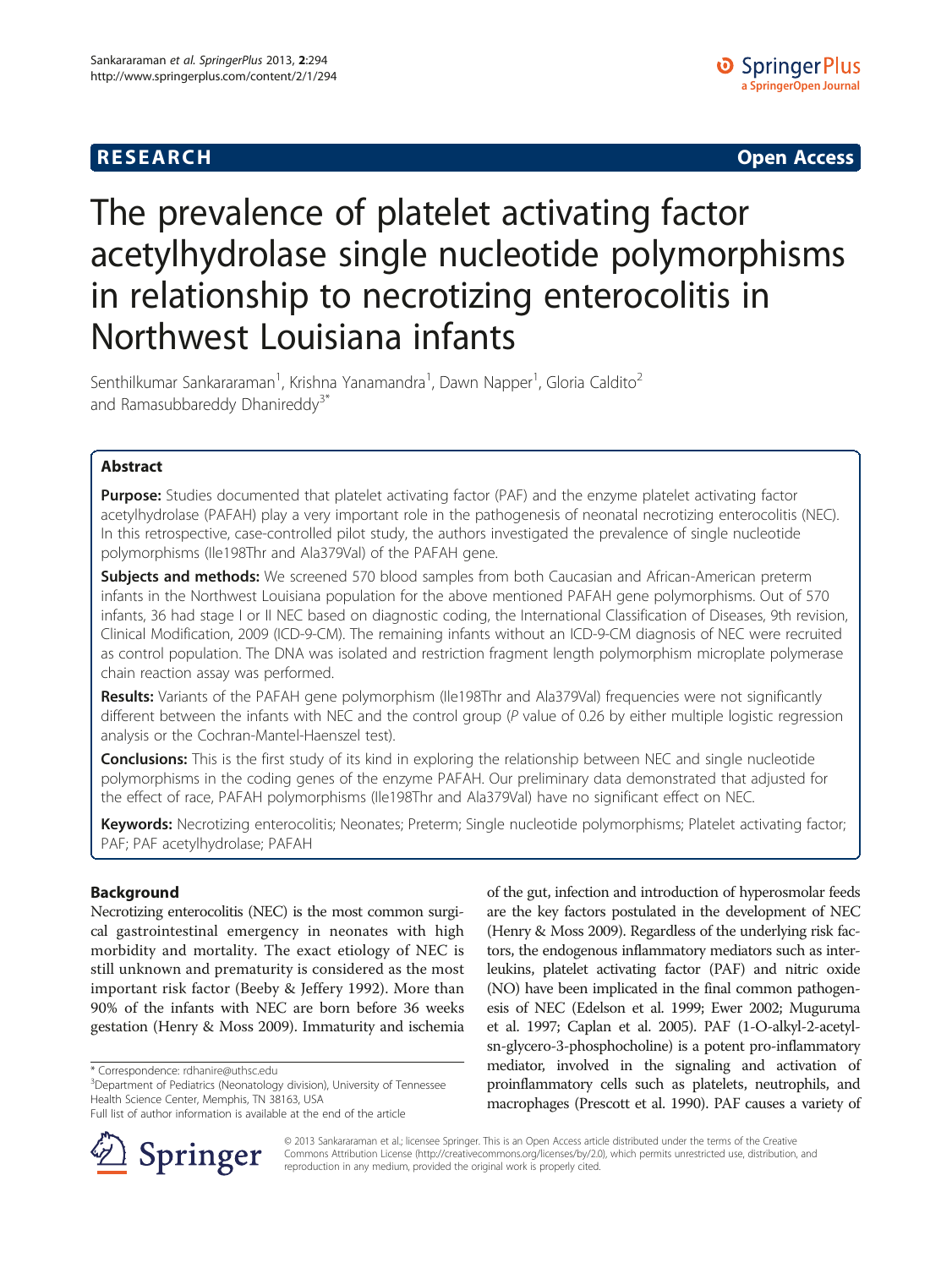biological functions such as epithelial apoptosis, increased vascular permeability, bronchoconstriction and smooth muscle contraction (Hsueh et al. [1994;](#page-5-0) Caplan et al. [1992](#page-5-0); Sun et al. [1994](#page-5-0)).

The proinflammatory effects of PAF are terminated by the enzyme PAF acetylhydrolase (PAFAH). It exists in two forms - intracellular and secretory. The secretory form is found in breast milk and in other body fluids (Moya et al. [1994\)](#page-5-0). Studies in human infants with NEC have shown increased luminal and systemic PAF and reduced expression of PAFAH (Caplan et al. [1990](#page-5-0)). In animal models with NEC, increased levels of serum PAF and decreased serum levels of the PAFAH have also been clearly documented (Lu et al. [2010\)](#page-5-0). The role of PAF and PAFAH has been extensively documented in various disease states involving inflammation (Tjoelker & Stafforini [2000\)](#page-5-0).

Asthma and atopy are the prototypic diseases where the role of PAF mediating inflammation been extensively studied. Increased PAF and reduced PAFAH activity have been proven in asthma patients (Tsukioka et al. [1996](#page-5-0); Miwa et al. [1988\)](#page-5-0). Ile198Thr (in exon 7, position  $593;T > C$ ) and Ala379Val (in exon 11, position  $1136;T > C$ ) variants in PAFAH gene have been associated with an increased risk for the development of atopy and asthma in Caucasian population (Kruse et al. [2000](#page-5-0)). Even though the role of PAF in NEC is well documented, no prior study has been reported about the prevalence of PAFAH variants in NEC infants and the role of potential pathogenesis. The rationale for the present study is based on the research by Kruse et al. [\(2000\)](#page-5-0). In neonates, the polymorphisms of coding genes of various enzymes involved in the inflammatory pathways can influence various conditions such as respiratory distress syndrome, bronchopulmonary dysplasia, intraventricular hemorrhage and retinopathy of prematurity. For example, in our previous studies, we have reported associations between genotypes of the nitric oxide synthase gene and two neonatal conditions namely intraventricular hemorrhage and retinopathy of prematurity (Yanamandra et al. [2010](#page-5-0); Vannemreddy et al. [2009](#page-5-0)). In this prototype study, we attempted to find the prevalence of the PAFAH variants (Ile198Thr and Ala379Val) in Northwest Louisiana infants both with and without NEC and any causal relationship between these variants and the NEC.

# Materials and Methods

#### Subjects

Institutional review board (IRB) approval was obtained. We screened peripheral EDTA blood samples from 570 preterm infants admitted to the neonatal intensive care unit (NICU), Louisiana State University Health Sciences Center, Shreveport, Louisiana for the presence of Ile198Thr and Ala379Val polymorphisms.

The diagnosis of NEC was based on diagnostic coding, the International Classification of Diseases, 9th revision, Clinical Modification, [2009;](#page-5-0) ICD-9-CM code for the perinatal disorders of the digestive system – 777.5 is NEC in newborn; 777.50 is NEC in newborn unspecified; 777.51 is stage I NEC; 777.52 is stage II NEC (NEC with pneumatosis, without perforation) and 777.53 is stage III (NEC with perforation or NEC with pneumatosis and perforation) (The International Classification of Diseases, 9th revision, Clinical Modification, [2009\)](#page-5-0).

Only limited clinical information was available to us such as ethnicity of the infants, gestational age and birth weight. The important clinical information pertinent to NEC such as feeding history, sepsis, presence of patent ductus arteriosus, use of inotropes, administration of indomethacin, radiological findings and surgical management were not available for analysis.

Out of 570 infants, 36 infants (20 Caucasian infants and 16 African-American infants) had either stage I or II NEC. The number of infants with stage I and II were equal in both ethnicities. In view of small numbers, stages I and II were combined into one category. The 36 infants in the NEC population did not have the ICD-9- CM diagnostic codes 777.5, 777.50 or 777.53. Also in this sample of 570 infants, no infants died. The remaining 534 infants (570–36) did not have any diagnostic coding for NEC, and they were recruited as the control population. The control population included 192 Caucasian and 342 African-American infants. The demographic and the gestational characteristics such as birth weight and gestational age for the NEC and the control groups were summarized in Table 1. In the Caucasian group, the birth weight and the gestational age in the NEC group and the control group were comparable (p value >0.05 by two sided z test). In the African-American group, the NEC population was significantly younger and more premature when compared to the control group (p value < 0.05 by two sided z test).

#### Methods

DNA was isolated from patients and controls using Qiagen blood mini DNA isolation kits. Microplate PCR method was carried out for each polymorphism. The

Table 1 Summary statistics on demographic and gestational characteristics of the study subjects

|     | <b>NEC</b> Ethnicity | N   |              |      | Birth weight (gms) Gestational age (weeks) |      |
|-----|----------------------|-----|--------------|------|--------------------------------------------|------|
|     |                      |     | Range        | Mean | Range                                      | Mean |
| Yes |                      | 20  | 1100-2837    | 2149 | $797 - 368$                                | 34.2 |
| No  |                      | 192 | - 720 - 2609 | 2278 | $276 - 368$                                | 33.9 |
| Yes | AА                   | 16  | $810 - 1510$ | 1224 | 247 - 321                                  | 291  |
| Nο  | AA                   | 342 | $540 - 2480$ | 1965 | $23.4 - 36.8$                              | 32.8 |

NEC – necrotizing enterocolitis; C- Caucasian; AA – African-American.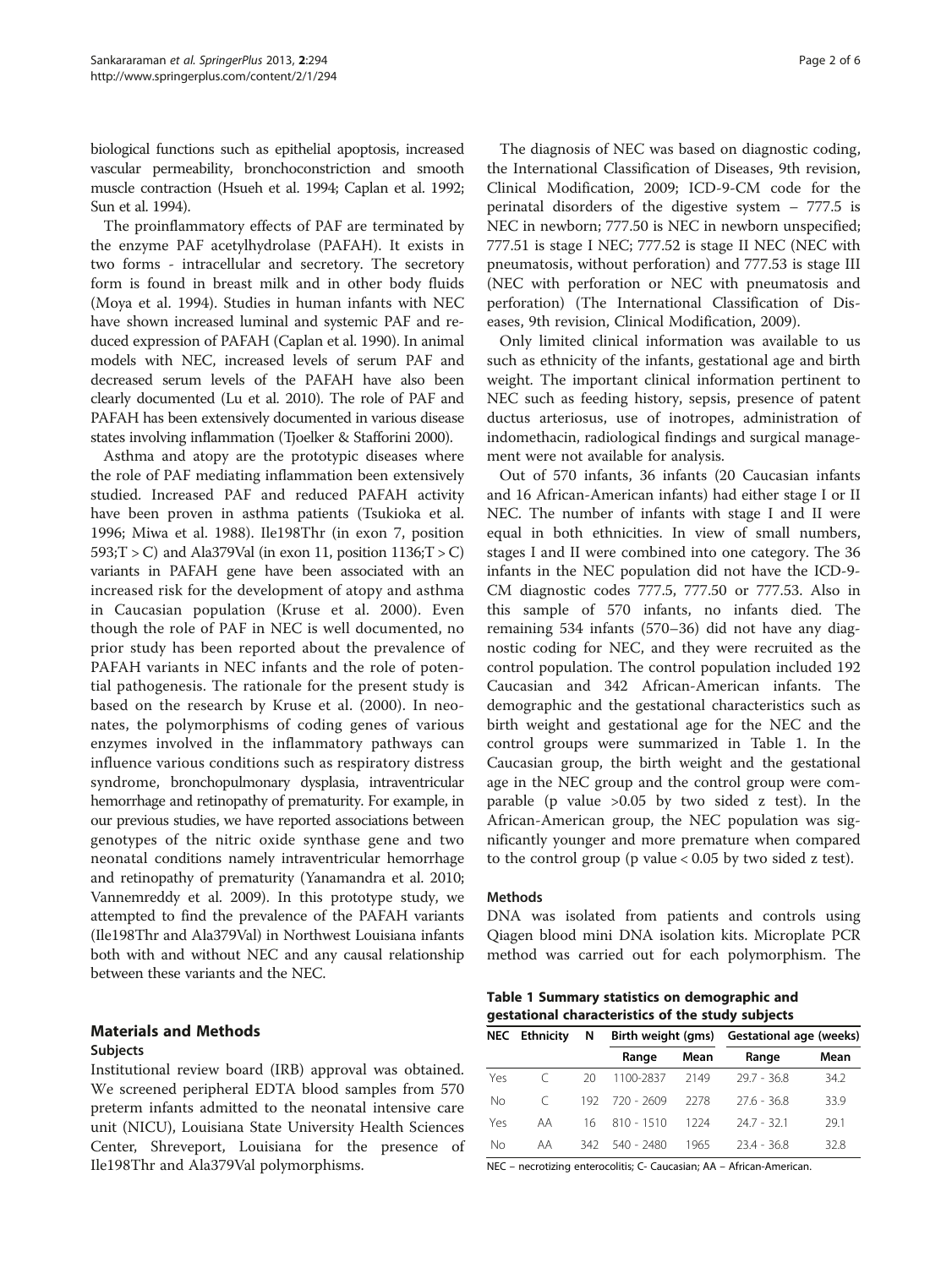<span id="page-2-0"></span>genotype assay used was modified from the assay used by Kruse et al. ([2000](#page-5-0)).

## Ala379Val polymorphism

Briefly 10 microlitre (μl) of the PCR mix contained the following components in the final concentration of dH20 5.35 μl, 25 mM MgCl2 1.3 μl, 10× Applied Biosystems buffer 1 μl, 3.75 pmoles of each of 4 dNTPs, forward and reverse PAFAH primers 0.5 μl, Taq polymerase (gold, Perkin-Elmer) 0.5 units, and 1–2 ng of patient DNA. The primer sequences used were: GGG AGA CAT AGA TTC AAC TG (forward) and CGT TTT GTA AGA ATG CTA ATG A (reverse). The PCR conditions used were : Initial denaturation for 10 min at 94°C, 35 cycles of the following program: 94°C for 45 seconds, 53°C for 90 seconds, 72°C for 90 seconds with the final extension at 72°C for 10 minutes.

Enzyme digestion was carried out using nuclear enzyme buffer (0.5 μl), bovine serum albumin (0.01 μl) and restriction endonuclease (Pst I). To 5 μl of the PCR product, 1 μl of the enzyme mix was added and incubated at 37°2C for 2 hours. The digested PCR fragments were separated by electrophoresis on 3% agarose gel for 2 hours. Ethidium bromide staining was used to reveal the fragments under an ultraviolet light transillumination.

# Ile198Thr polymorphism

Assay parameters and conditions were similar as in the Ala379Val except that the restriction enzyme was Pvu II instead of Pst I, and the primer sequences were as follows: ATA AAT AAT TTT TGC TTG TAT (forward) and AGA GCC AAG ACT TGT CAG CT (reverse).

# Results

#### Distribution of PAFAH (Ile198Thr & Ala379Val) variants

In view of small sample size, both variants Ile198Thr and Ala379Val were combined for analysis. In Table 2, the study population was cross classified by three variables (ethnicity, presence or absence of NEC and the study genotypes).

NEC group: Among the NEC group, the homozygous abnormal genotype (198ThrThr + 379ValVal) was not seen in any infants. Eight infants (1 Caucasian and 7 African-American infants) had heterozygous abnormal genotype (198IleThr + 379AlaVal). The normal homozygous (198IleIle + 379AlaAla) genotype was found in 28 infants (19 Caucasian and 9 African-American infants).

Control group: Among the control population of healthy infants without NEC, homozygous abnormal genotype (198ThrThr + 379ValVal) was seen in 29 infants (7 Caucasian + 22 African-American infants). Heterozygous abnormal genotype (198IleThr +

#### Table 2 Study population classified based on three variables (ethnicity, presence or absence of NEC and the study genotypes)

|                  |            | <b>PAFAH Genotypes</b> |     |     |       |  |
|------------------|------------|------------------------|-----|-----|-------|--|
| <b>Ethnicity</b> | <b>NEC</b> | (1)                    | (2) | (3) | Total |  |
| Caucasian        | Yes        | 0                      |     | 19  | 20    |  |
| Caucasian        | Nο         | 7                      | 36  | 149 | 192   |  |
| African-American | Yes        | 0                      | 7   | 9   | 16    |  |
| African-American | Nο         | 22                     | 123 | 197 | 342   |  |
| Total            |            | 29                     | 167 | 374 | 570   |  |

PAFAH Genotypes – (1) is 198 ThrThr + 379 ValVal (homozygous abnormal genotype), (2) is 198 IleThr + 379AlaVal (heterozygous abnormal genotype) and (3) is 198IleIle + 379AlaAla (homozygous normal genotype).

379AlaVal) was identified in 159 infants (36 Caucasian + 123 African-American infants). Normal homozygous (198IleIle + 379AlaAla) genotype was found in 346 infants (149 Caucasian + 197 African-American infants).

## Statistical analysis

Statistical analysis was performed using SAS Version 9.2 (SAS Institute Inc., Cary, NC, USA). A total of 570 infants were classified into three PAFAH genotypes-198ThrThr + 379ValVal or homozygous abnormal genotype (represented as genotype 1), 198 IleThr + 379AlaVal or heterozygous abnormal genotype (represented as genotype 2) and 198IleIle + 379AlaAla or homozygous normal genotype (represented as genotype 3). Table 2 shows the frequency of the genotypes stratified by ethnicity (Caucasian or African-American) and disease status (NEC present or absent). Given the relatively small sample size for genotype 1, which has zero infants with occurrence of NEC, it was combined with genotype 2 and the combined group was considered abnormal genotype. This combined cross classified table is illustrated in Table [3.](#page-3-0)

Multiple logistic regression analysis was used to determine the effects of genotype and race on NEC occurrence adjusted for the effects of each other with the following results (Table [4](#page-3-0)) Adjusted for the effect of genotype, odds for NEC among Caucasian infants were 2.03 times the odds for NEC among African-American infants in the study population. The adjusted odds ratio (OR) was significant with p-value  $<0.05$  and a 95% confidence interval (CI), which did not contain 1 (value of OR under the null hypothesis of no association between race and NEC).

Adjusted for effect of race, genotype had no significant effect on NEC; that is, adjusted for race, odds for NEC among infants with abnormal genotype was similar to those among infants with normal genotype. [Note: Although the adjusted OR for genotype was not significant,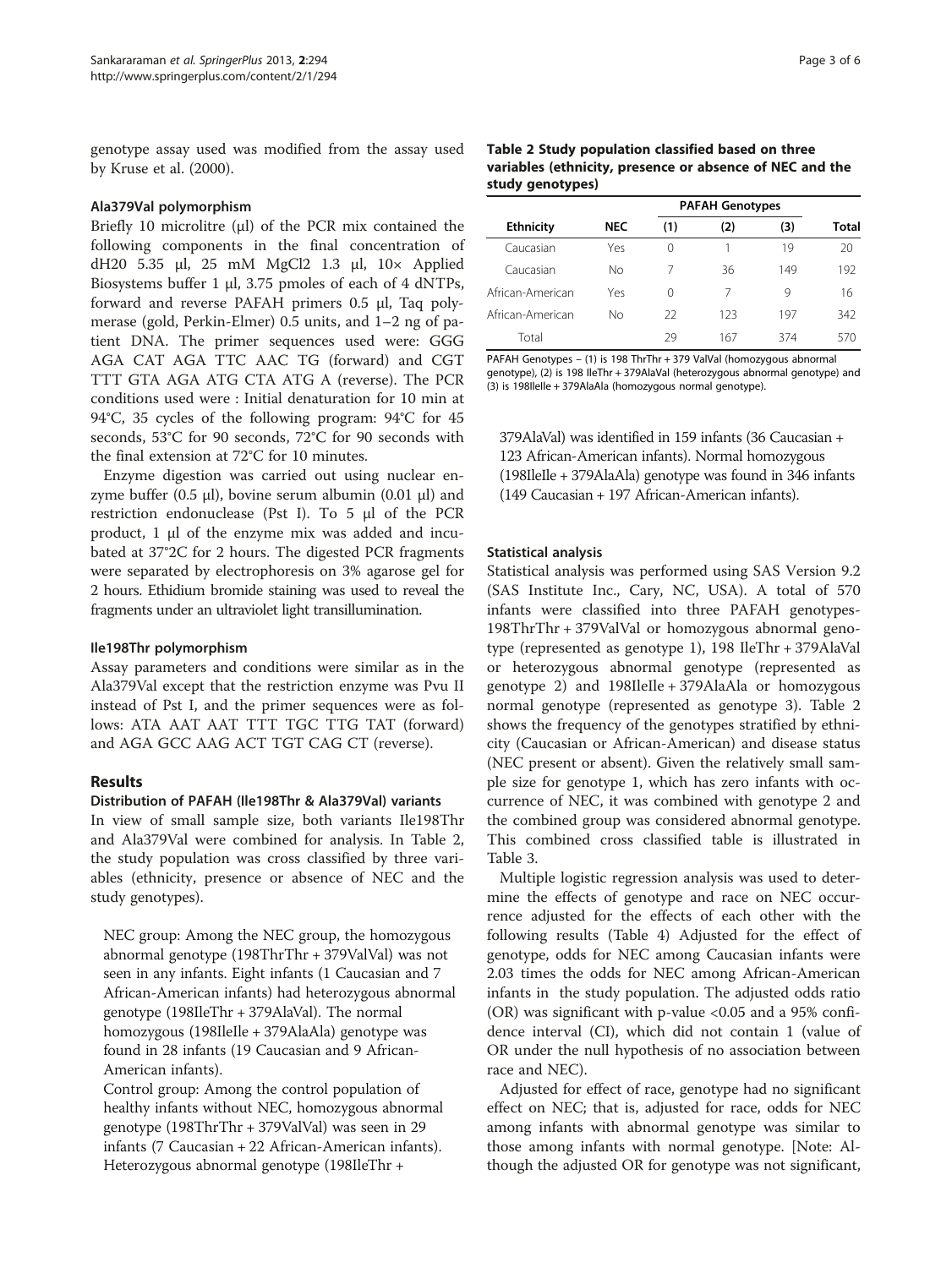| <b>Ethnicity</b> | <b>NEC</b> | Abnormal genotype | Normal genotype | <b>Total</b> |
|------------------|------------|-------------------|-----------------|--------------|
| Caucasian        | Yes        |                   | 19              | 20           |
| Caucasian        | No         | 43                | 149             | 192          |
| African-American | Yes        |                   | a               | 16           |
| African-American | No         | 145               | 197             | 342          |
| Total            |            | 196               | 374             | 570          |

<span id="page-3-0"></span>Table 3 Study population cross classified by three variables (ethnicity, presence or absence of NEC and the study genotypes)

In view of small numbers, the homozygous abnormal genotype (genotype 1 in Table [2\)](#page-2-0) and heterozygous abnormal genotype (genotype 2 in Table [2\)](#page-2-0) were combined into one category (abnormal genotype).

the calculated OR  $(< 1)$  seemed to suggest that infants with abnormal genotype had smaller odds for NEC than the infants with normal genotype].

Alternatively, since the focus of the study was on the role of polymorphisms in the etiology of NEC, the 3-way cross classified table was analyzed with the 2 races as strata in determining the association between PAFAH genotype and NEC using the Cochran-Mantel-Haenszel (CMH) test.

The CMH statistic, its 95% CI and its p-value were calculated as CMH statistic =  $1.65$ ,  $95\%$  CI =  $(0.71$  to 3.84), p-value = 0.26. The CMH statistic was not significant as its 95% CI contained 1 and its p-value > 0.05. Thus, when the infants were stratified by race (Caucasian or African-American) there was no association between genotype and NEC. The p-value for the CMH statistic  $(p = 0.26)$  was the same as the p-value for the adjusted OR for abnormal vs. normal genotype  $(p = 0.26)$  using multiple logistic regression analysis. Also, the CMH did not test for effect of race; rather it was used to stratify the infants.

#### **Discussion**

Necrotizing enterocolitis (NEC) remains one of the leading causes of morbidity and mortality in neonatal intensive care units, with an incidence of 10% among very low birth weight infants (<1500 grams) (Uauy et al. [1991](#page-5-0)) and a mortality of approximately 26% (Hack et al. [1991](#page-5-0)). The lower the gestational age and birth weight, higher is the risk of developing NEC. Despite improvements in overall neonatal survival, this mortality rate has not changed significantly over the last three decades (Henry & Moss [2009](#page-5-0); Ewer [2002](#page-5-0)). In addition to the mortality, NEC is associated with high morbidity

Table 4 Results of multiple logistic regression analysis on the study population for the occurrence of NEC

| Factor              | Odds ratio (OR) | 95% CI for OR | p-value            |
|---------------------|-----------------|---------------|--------------------|
| Race (C vs. AA)     | 2.03            | $101 - 407$   | $0.046*$           |
| Genotype            |                 |               |                    |
| Abnormal vs. Normal | 0.62            | $0.27 - 1.42$ | 0.26 <sup>NS</sup> |

C- Caucasian; AA – African-American. \*Significant at 5% level (0.01 < p-value  $<$  0.05) <sup>NS</sup> Not significant at 5% level (p-value > 0.05).

resulting from multiple surgeries, need for parenteral nutrition, cholestatic liver disease and development of short gut syndrome.

Although several predisposing factors such as prematurity, bacterial infection, enteral feeding and gut ischemia have been identified, the exact pathogenesis of NEC remains unknown (Beeby & Jeffery [1992\)](#page-5-0). Regardless of the initial triggering factor, the final pathology is similar which strengthens the possibility of the role of inflammatory mediators such as platelet activating factor (PAF) (Ewer [2002;](#page-5-0) Muguruma et al. [1997](#page-5-0); Caplan et al. [2005\)](#page-5-0).

PAF is an endogenous phospholipid with potent proinflammatory actions. It is synthesized from the plasma membrane precursors by cells such as intestinal cells and neutrophils. The half-life is very short and it is degraded by the enzyme PAF acetylhydrolase (PAFAH). PAFAH can be therefore be considered as the functional antagonist of PAF. The PAF receptor is a G proteincoupled seven transmembrane domain receptor family (GPCR). PAF combines with its receptor which is present on most cells resulting in activation of the inflammatory cascade (Caplan et al. [2005](#page-5-0); Prescott et al. [1990](#page-5-0)). The exact mechanism of pathogenesis of PAF in NEC is not known, but exposure to a high local concentration of PAF results in increased mucosal permeability, apoptosis, activation of inflammatory cascade and finally bowel necrosis (Frost et al. [2008](#page-5-0)).

Numerous clinical and experimental studies have substantially strengthened our understanding of the role of PAF and PAFAH in the pathogenesis of NEC. The PAFAH activity is generally lower in newborns compared to adults, which enhances the susceptibility of neonates to the NEC (Caplan et al. [1990](#page-5-0)). NEC induced by intravenous administration of PAF has been documented in neonatal experimental piglet models (Ewer et al. [2004](#page-5-0)) and also in rats (Gonzalez-Crussi & Hsueh [1983\)](#page-5-0). Both in human and animal subjects, it has been proven that in NEC, the local as well as systemic concentrations of PAF were significantly high with concurrent decreased expression of PAFAH (Caplan et al. [1990](#page-5-0); Lu et al. [2010\)](#page-5-0). Increased concentration of stool PAF in NEC has also been documented (Amer et al. [2004](#page-5-0)). In contrast,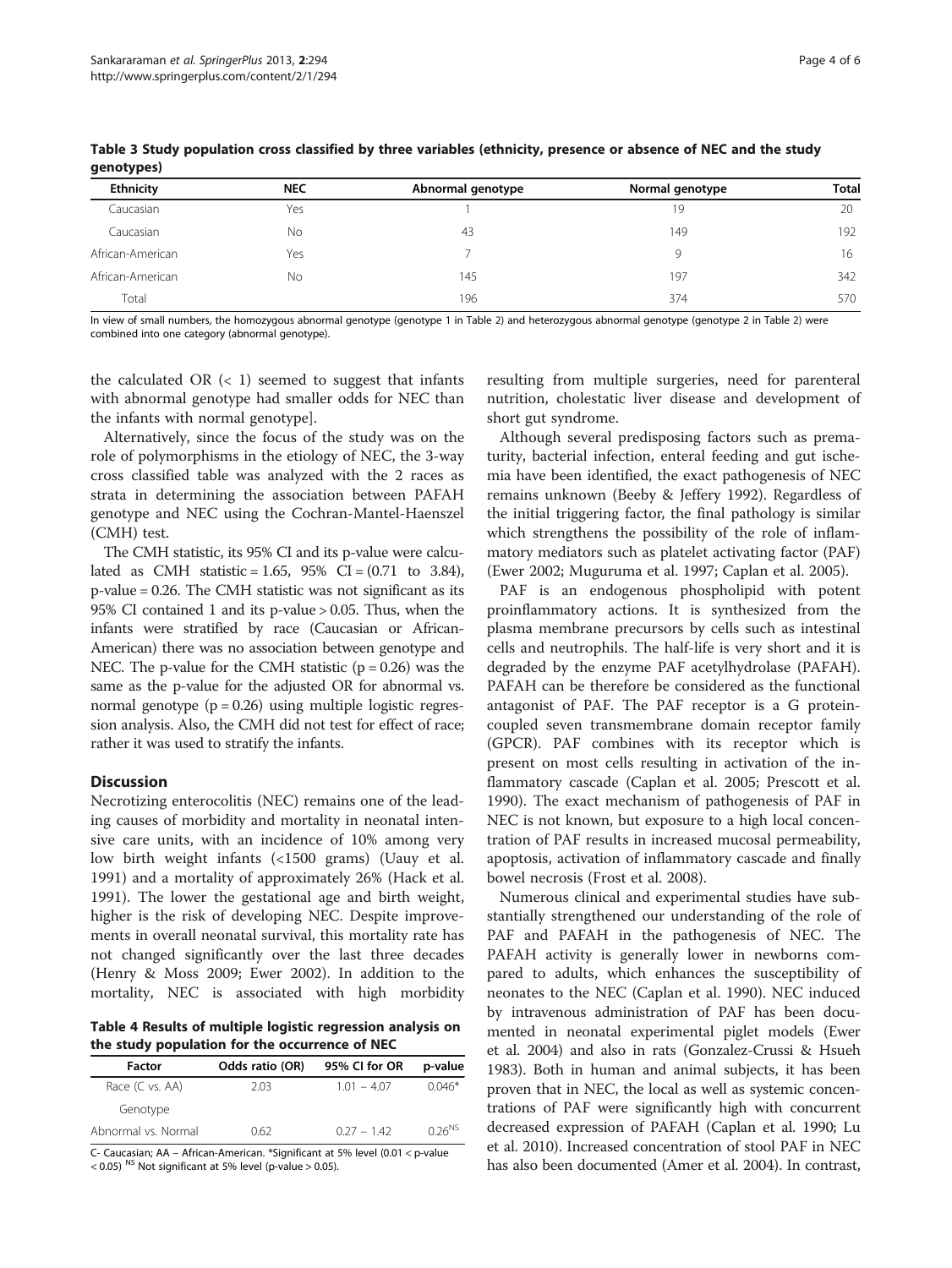reduced activity and concentration of PAFAH has been found in the neonatal population particularly in infants with NEC (Caplan et al. [1990](#page-5-0)). Additionally, enteral administration of recombinant PAFAH or PAF receptor antagonist to neonatal rats resulted in a significant decrease in NEC (Caplan et al. [1997](#page-5-0); [1997\)](#page-5-0) strengthening the concept of functional antagonism of PAFAH in the NEC medicated by PAF.

The human PAF acetylhydrolase gene is located in chromosome 6p12.p21.1. (Stafforini et al. [1996\)](#page-5-0). Reduced PAFAH has been documented in many disease states where PAF plays a role in mediating the inflammation such as in asthma (Kruse et al. [2000](#page-5-0)), sepsis (Graham et al. [1994\)](#page-5-0), stroke (Satoh [2008](#page-5-0); Hiramoto et al. [1997\)](#page-5-0), multiple organ failure (Partrick et al. [1997](#page-5-0)) and myocardial infarction (Yamada et al. [1998](#page-5-0)). A difference in PAFAH activity between individuals/ethnicities has been extensively studied and genetic variations in the candidate genes has been proposed as the etiology for this difference in activity (Tjoelker & Stafforini [2000](#page-5-0); Stafforini et al. [1996\)](#page-5-0). The single nucleotide polymorphisms (SNPs) commonly described in the human PAFAH gene were Arg92His (exon 4), Ile198Thr (exon 7), Val279Phe (exon 9), Gln281Arg (exon 9) and Ala379Val (exon 11) (Li et al. [2009](#page-5-0)). The influence of these PAFAH polymorphisms is well studied in many disease states where PAF plays a significant role in the pathogenesis. The role of SNPs in the pathogenesis of diseases is variable in different ethnicities and controversial (Kruse et al. [2000;](#page-5-0) Li et al. [2009](#page-5-0)). For example, in the Japanese population, two loss of function mutations on PAFAH gene have been described in asthmatic children and similar mutations were not seen in the Caucasian population with asthma (Kruse et al. [2000;](#page-5-0) Stafforini et al. [1999](#page-5-0)).

The two PAFAH variants (Ile198Thr and Ala379Val) were also studied in conditions such as asthma (Kruse et al. [2000\)](#page-5-0), aging (Campo et al. [2008\)](#page-5-0), acute respiratory distress syndrome (Li et al. [2009](#page-5-0)) and in schizophrenia (Bell et al. [1997;](#page-5-0) Ohtsuki et al. [2002](#page-5-0)). Even though the role of PAF in NEC is well known, similar SNP studies in the PAFAH gene have not been reported in the literature. We selected the two PAFAH variants (Ile198Thr and Ala379Val) based on the study by Kruse et al. ([2000](#page-5-0)). Kruse et al. ([2000](#page-5-0)) demonstrated that in Caucasian population, Thr198 and Val379, the two common variants of the PAFAH gene were associated with lower substrate affinities (higher  $Km$ ) of PAFAH. They also demonstrated that decreased affinity of PAFAH for PAF results in reduced catalytic activity of PAFAH, which is believed to further prolong the activity of PAF and increase the risk of development of asthma and atopy. We applied this rationale to our study and attempted to find out the relationship between the two PAFAH variants and NEC.

In our study population, adjusted for the effect of race, genotypic variants had no significant effect on NEC; that is, adjusted for race, odds for NEC among infants with an abnormal genotype was similar to those among infants with a normal genotype. Because of the controversial relationship of variant genotypes to the PAFAH enzyme levels in different ethnicities (Kruse et al. [2000](#page-5-0); Stafforini et al. [1999](#page-5-0)) and our study being the first study of its kind in the literature, the exact significance of our observations is unknown at present.

There are several limitations in this study that warrant discussion. First, the sample size was small. The concurrent measurements of PAF and PAFAH activity would be more meaningful. As our study was retrospective, concurrent measurements of PAF and PAFAH levels were not feasible. Another limitation is that the definition and the inclusion criteria for NEC was strictly based on diagnostic coding, the International Classification of Diseases, 9th revision, Clinical Modification, [2009](#page-5-0); ICD-9-CM. Even though very desirable, pertinent clinical information such as feeding history, sepsis, presence of patent ductus arteriosus, use of inotropes, indomethacin, etc. which play a vital role in the etiopathogenesis of NEC were not taken for analysis due to unavailability. Our study sample did not have advanced stages of NEC such as stage 3 NEC (NEC with intestinal perforation or NEC with pneumatosis with perforation) or infants who died from NEC which is also a limitation.

Despite the limitations, our study is a prototype pilot study in providing the prevalence of PAFAH gene polymorphisms in the Northwest Louisiana population. Also we attempted to find a relationship between PAFAH variants and NEC. A Medline search using the terms "necrotizing enterocolitis" and "platelet activating factor acetylhydrolase" revealed 20 articles. To the best of our knowledge, a detailed review of these articles did not reveal any previous study showing the role of PAFAH polymorphisms in the pathogenesis of NEC. Based on our results, we conclude that PAFAH genotype variants (Ile198Thr and Ala379Val) have no significant effect on NEC. A prospective study involving a larger population with concurrent measurements of PAF and PAFAH along with detailed clinical information is recommended to confirm or refute our initial findings.

#### Competing interests

The authors declare that they have no competing interests.

#### Authors' contributions

SS – Conceptualized the study, analyzed the data, drafted the initial manuscript and revised. KY – Conceptualized the study, designed the study, critically reviewed and revised the manuscript. DN – Carried out the molecular genetic studies. GC – Performed the statistical analysis. RD – Critically reviewed and provided subject matter expertise, revised the manuscript. All authors read and approved the final manuscript.